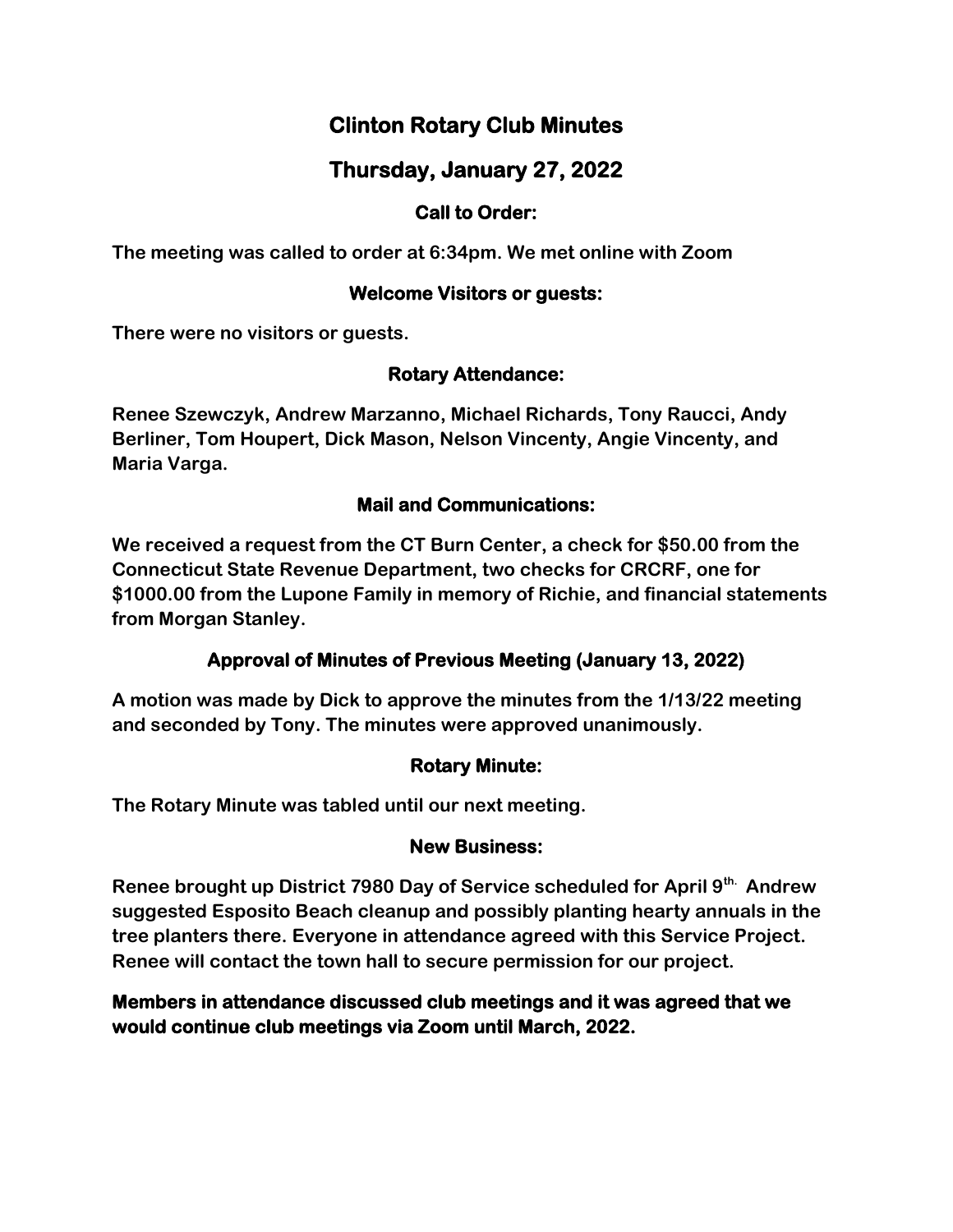### **Follow Up:**

**Acknowledge area businesses that have supported our club through donations and sponsorships were discussed. Andrew is putting together a list and speaking with Dick about putting this together in the spring.**

**Student of the Month – Renee attended and met Linda at the Morgan School to honor the very accomplished student. She is one of three children being raised by a single mother. A new SOM plaque is being ordered. Linda has taken charge of this. Dick is prepared to handle the payment for that and the shirts that have been ordered for Interact.**

## **Fundraisers:**

**Tony reported that he is about 99% finished with preparing the details for the June concert. He found two more couples to perform. The focus right now should be finding sponsors. Michael and members of the committee have the forms and should get started now. Dick spoke with Police Chief Di Maio and our event is on his calendar and will get back to the club with policing needs for the concert based on attendance. Andrew has set up our website with information related to this event.**

## **Projects/Service:**

**Our club has received requests for support earlier that need to be addressed. Dick reviewed the request received from Dances with Wood, Maria made a motion to donate \$150.00, Nelson seconded this motion and after discussion that included having Woody attend and speak at a club meeting, this motion was unanimously approved.**

**Shoreline Literacy Volunteers made a request for funding. Tom shared his experiences as President of this organization and his experiences teaching English as a second language in Egypt. Rotary International supports literacy and literacy projects all over the world. Tom made a motion to donate \$500.00, Andy seconded this motion and after discussion, this motion was unanimously approved.**

**A request from the Estuary Council was also received. This was tabled until our next meeting.**

**Dick gave us an update on our District Managed Grant. The bench and table were ordered and we will pay the vendor directly. He is working directly with Kelly from Clinton Park & Recreation.**